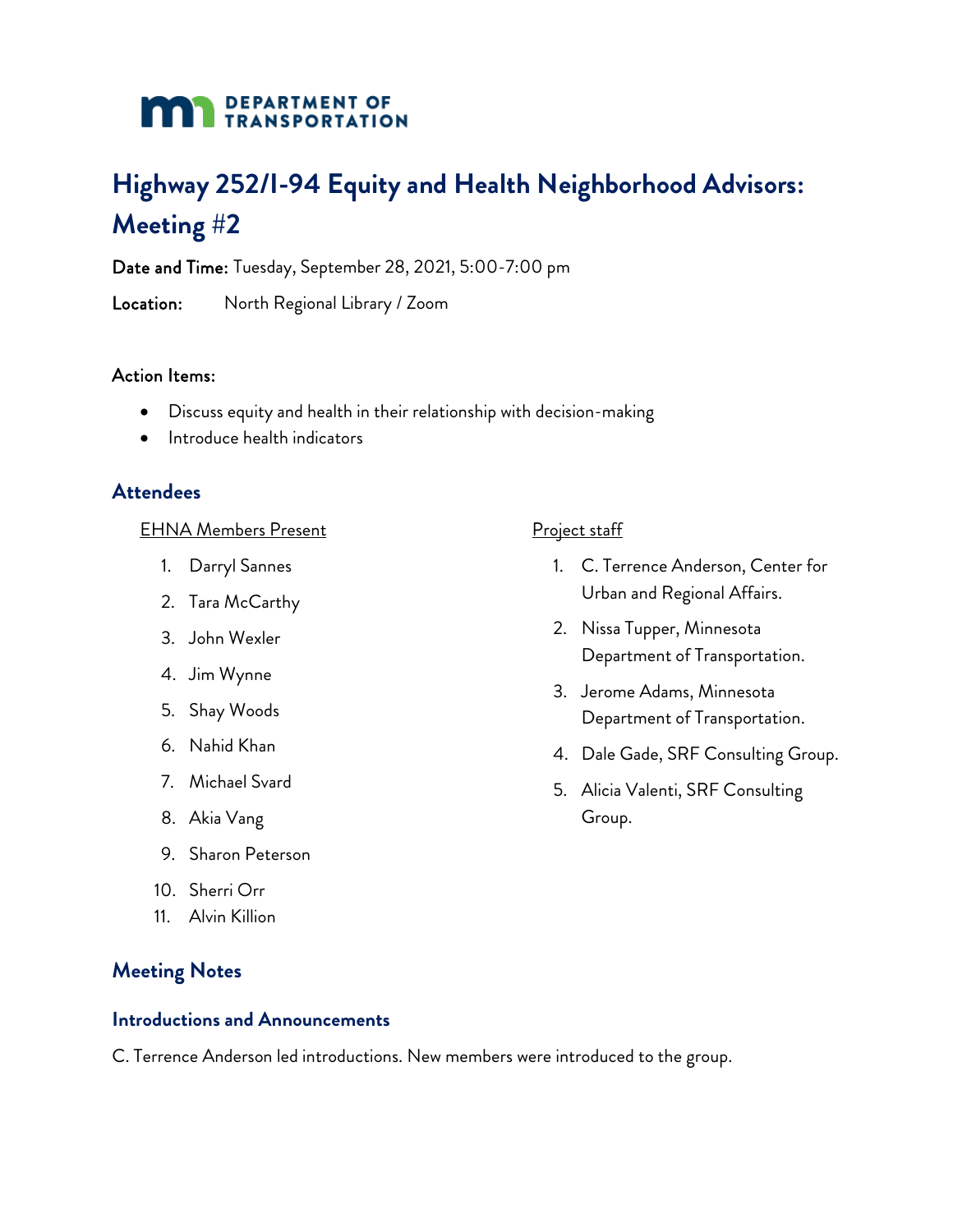## **EHNA Purpose and accomplishments**

C Terrance lead a discussion on the EHNA purpose and accomplishments of the group a well as a recruitment update.

## **Discussion: What have you been thinking about since the last meeting?**

Participants shared what they have been thinking about since the last meeting. The length between meetings came up as a struggle for some as they have forgotten what the content was last meeting. There were some questions regarding how this timeline for the EHA aligns with the SDD timeline. Some questions regarding noise walls and that process. Jerome explained that process is years away and will be a community effort. Nahid suggested a list of all the stakeholders for the project. There is still a standing question regarding EasyPass from the first meeting that has not been answered yet. It should be helpful to send out questions ahead of the meeting so participants can think about them ahead of the meeting.

# **Discussion: How do you think equity and health should be factored into the Highway 252/I-94 EIS?**

Participants noted that engagement is a must. Safety is covered in other aspects, so it doesn't need to be covered as part of the EIS. Noise and air quality are key elements. Active recreation – are we sacrificing trails to accommodate highway traffic levels? Transit should also be considered. The Mississippi River Corridor is nearby and should be considered. How can we make sure that our decisions last for the future? Concerns about connecting to the northern suburbs with this project. At destinations, intersections, bus stations, buses, and bike paths, there should be signs directing to the project website. QR codes should be available on all materials. Paper copies of all materials should be readily available. Post cards should be provided at community events. Suggestion to use phrases like "I am not your Indian" and "Not Rondo Again" to catch attention. People need to know that MnDOT and decision-makers are listening.

## **Discussion: How to measure transportation's impact on equity and health?**

Physical health is especially important. Can we create subcategories under overarching ones? For instance, property values, trails, equity during construction, smog, transit costs, etc.

# **Discussion: What equity and health baselines are most important to you? What questions are you hoping to answer over the next few months?**

GHG emissions and transportation emissions the project may add. How do we define baseline? Preany on the corridor existing today. What is the impact of increased traffic and speed on local roads?